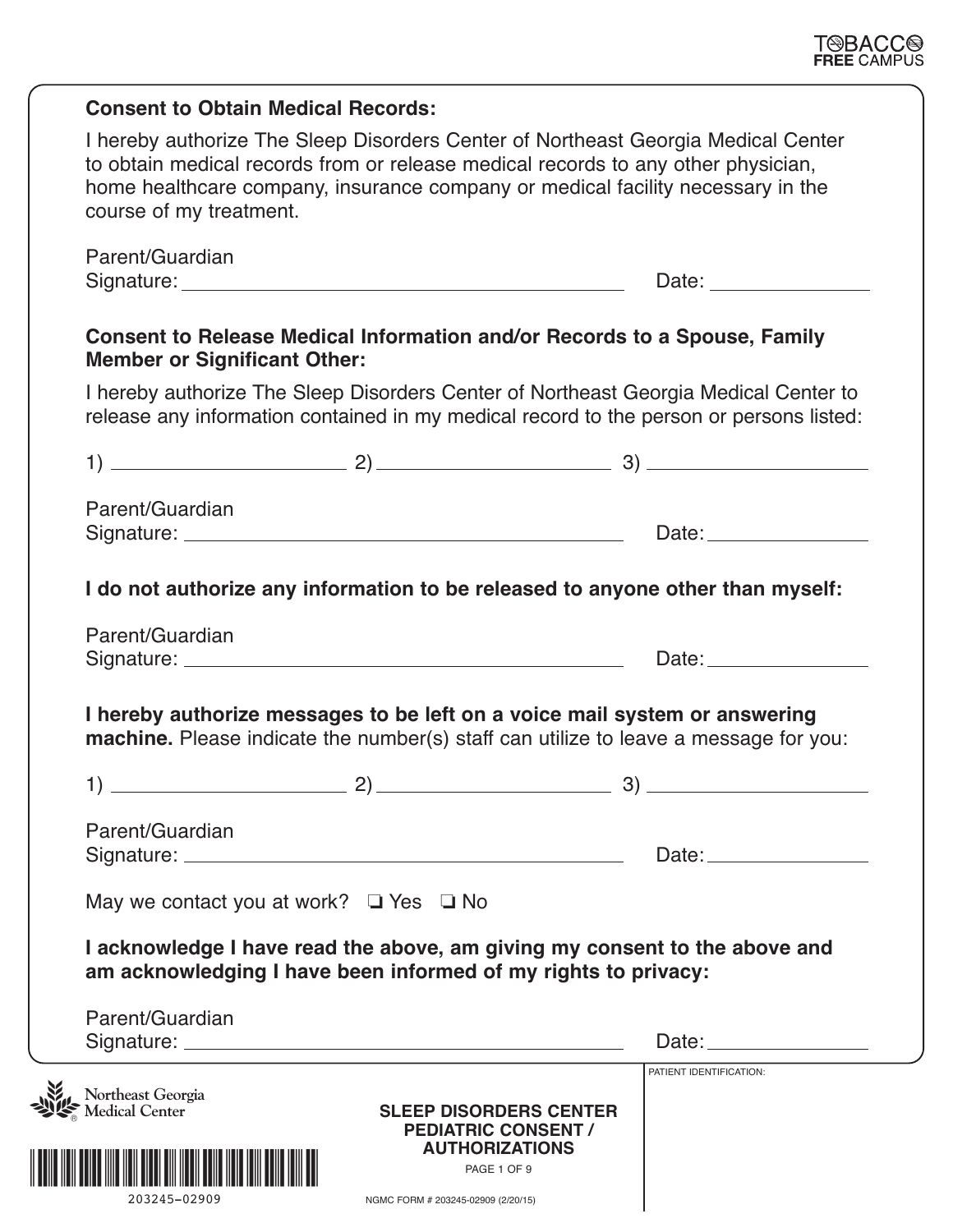#### USE BLUE OR BLACK INK ONLY

| The purpose of this questionnaire is to determine the nature of your sleep problem. It is very important<br>to be as accurate as possible in answering the questions. Your bed partner may be able to assist you.                    |                                                                       |                                                            |
|--------------------------------------------------------------------------------------------------------------------------------------------------------------------------------------------------------------------------------------|-----------------------------------------------------------------------|------------------------------------------------------------|
| *Please remember to write your name at the top of each page.                                                                                                                                                                         |                                                                       |                                                            |
| This information will become part of your medical record and will remain confidential.                                                                                                                                               |                                                                       |                                                            |
| <b>GENERAL INFORMATION:</b>                                                                                                                                                                                                          |                                                                       |                                                            |
|                                                                                                                                                                                                                                      |                                                                       |                                                            |
|                                                                                                                                                                                                                                      |                                                                       |                                                            |
| Child's Name: Last First First                                                                                                                                                                                                       |                                                                       | $\overline{\mathsf{M}}$                                    |
|                                                                                                                                                                                                                                      |                                                                       |                                                            |
| Address: <u>Street Street Street Street Street Street Street Street Street Street Street Street Street Street Street Street Street Street Street Street Street Street Street Street Street Street Street Street Street Street St</u> |                                                                       |                                                            |
| City                                                                                                                                                                                                                                 | State                                                                 | Zip Code                                                   |
|                                                                                                                                                                                                                                      |                                                                       |                                                            |
|                                                                                                                                                                                                                                      |                                                                       |                                                            |
|                                                                                                                                                                                                                                      |                                                                       |                                                            |
| What is the best way to reach you during the day? _______________________________                                                                                                                                                    |                                                                       |                                                            |
|                                                                                                                                                                                                                                      |                                                                       |                                                            |
| Child's Birth date: ____ /____ /____ Age: __________ Sex: _________ Race: __________________________                                                                                                                                 |                                                                       |                                                            |
| Child's Height: Weight: Weight: School Grade: Child's SSN: Child's Height:                                                                                                                                                           |                                                                       |                                                            |
| Contact in case<br>of emergency:                                                                                                                                                                                                     |                                                                       |                                                            |
| Phone:                                                                                                                                                                                                                               |                                                                       | <u> 1989 - Johann Stoff, amerikansk politiker (* 1989)</u> |
|                                                                                                                                                                                                                                      |                                                                       |                                                            |
|                                                                                                                                                                                                                                      |                                                                       |                                                            |
|                                                                                                                                                                                                                                      |                                                                       |                                                            |
|                                                                                                                                                                                                                                      |                                                                       |                                                            |
|                                                                                                                                                                                                                                      |                                                                       | PATIENT IDENTIFICATION:                                    |
| Northeast Georgia                                                                                                                                                                                                                    | <b>PEDIATRIC</b><br><b>SLEEP HISTORY QUESTIONNAIRE</b><br>PAGE 2 OF 9 |                                                            |
|                                                                                                                                                                                                                                      | NGMC FORM # 203245-02909 (2/20/15)                                    |                                                            |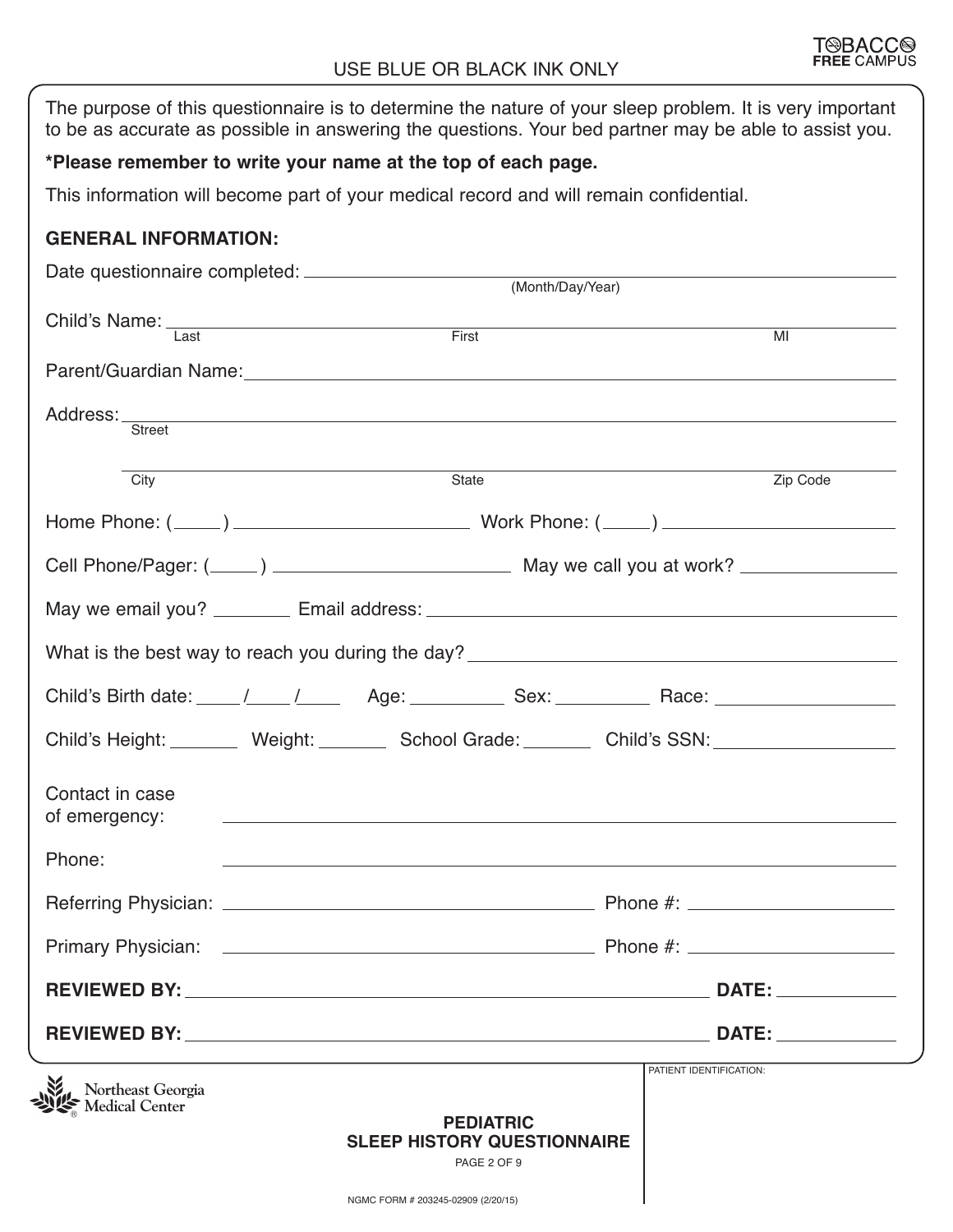| Has your child received any treatments or previous sleep studies? If so, where?: _____________________________ |                         |
|----------------------------------------------------------------------------------------------------------------|-------------------------|
|                                                                                                                |                         |
|                                                                                                                |                         |
|                                                                                                                |                         |
|                                                                                                                |                         |
|                                                                                                                |                         |
|                                                                                                                |                         |
|                                                                                                                |                         |
|                                                                                                                |                         |
|                                                                                                                |                         |
|                                                                                                                |                         |
|                                                                                                                |                         |
|                                                                                                                |                         |
|                                                                                                                |                         |
|                                                                                                                |                         |
|                                                                                                                |                         |
|                                                                                                                |                         |
|                                                                                                                |                         |
|                                                                                                                |                         |
|                                                                                                                |                         |
|                                                                                                                |                         |
|                                                                                                                |                         |
|                                                                                                                |                         |
|                                                                                                                |                         |
|                                                                                                                |                         |
|                                                                                                                |                         |
|                                                                                                                |                         |
|                                                                                                                |                         |
|                                                                                                                |                         |
|                                                                                                                | PATIENT IDENTIFICATION: |
| Northeast Georgia<br>Medical Center                                                                            |                         |
|                                                                                                                |                         |
| <b>PEDIATRIC</b>                                                                                               |                         |
| <b>SLEEP HISTORY QUESTIONNAIRE</b>                                                                             |                         |
| PAGE 3 OF 9                                                                                                    |                         |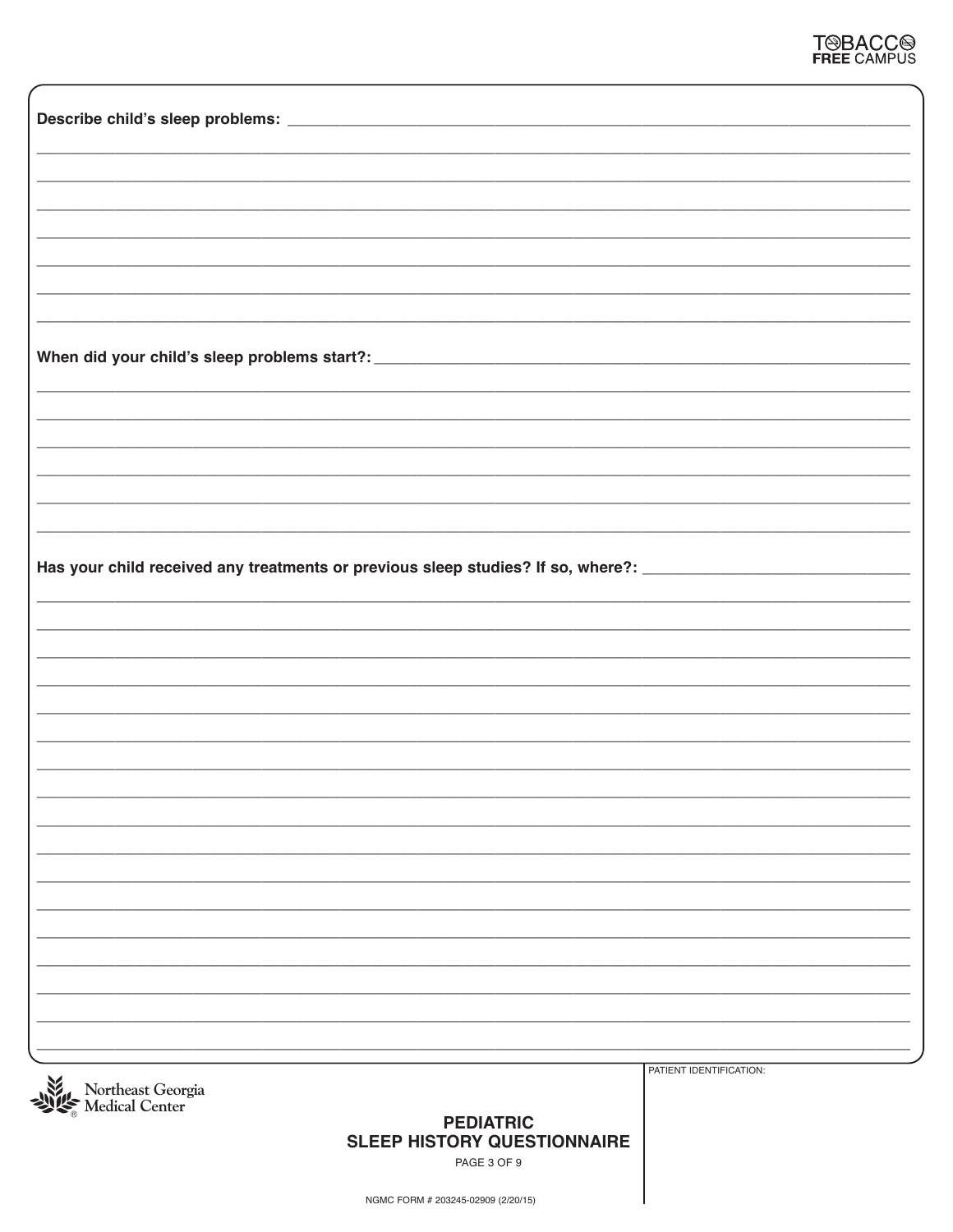| <b>Current Sleep Symptoms:</b>                         |                 |                                                    |  |
|--------------------------------------------------------|-----------------|----------------------------------------------------|--|
| Difficulty breathing when asleep?                      |                 | $\Box$ never $\Box$ occasionally $\Box$ frequently |  |
| Stops breathing during sleep?                          |                 | $\Box$ never $\Box$ occasionally $\Box$ frequently |  |
| Snores?                                                |                 | $\Box$ never $\Box$ occasionally $\Box$ frequently |  |
| Restless sleep?                                        | $\square$ never | $\Box$ occasionally $\Box$ frequently              |  |
| Sweating when sleeping?                                |                 | $\Box$ never $\Box$ occasionally $\Box$ frequently |  |
| Daytime sleepiness?                                    | $\Box$ never    | $\Box$ occasionally $\Box$ frequently              |  |
| Poor appetite?                                         |                 | $\Box$ never $\Box$ occasionally $\Box$ frequently |  |
| Nightmares?                                            |                 | $\Box$ never $\Box$ occasionally $\Box$ frequently |  |
| Sleepwalking?                                          |                 | $\Box$ never $\Box$ occasionally $\Box$ frequently |  |
| Sleeptalking?                                          |                 | $\Box$ never $\Box$ occasionally $\Box$ frequently |  |
| Screaming during sleep?                                |                 | $\Box$ never $\Box$ occasionally $\Box$ frequently |  |
| Leg(s) kicking during sleep?                           |                 | $\Box$ never $\Box$ occasionally $\Box$ frequently |  |
| Waking up at night?                                    | $\Box$ never    | $\Box$ occasionally $\Box$ frequently              |  |
| Getting out of bed at night?                           | $\square$ never | $\Box$ occasionally $\Box$ frequently              |  |
| Trouble staying in his/her bed?                        |                 | $\Box$ never $\Box$ occasionally $\Box$ frequently |  |
| Resistance going to bed?                               | $\square$ never | $\Box$ occasionally $\Box$ frequently              |  |
| Teeth grinding?                                        |                 | $\Box$ never $\Box$ occasionally $\Box$ frequently |  |
| Uncomfortable "creepy-crawly" feeling in his/her legs? | $\square$ never | $\Box$ occasionally $\Box$ frequently              |  |
| Bed wetting?                                           |                 | $\Box$ never $\Box$ occasionally $\Box$ frequently |  |

**\_\_\_\_\_\_\_\_\_\_\_\_\_\_\_\_\_\_\_\_\_\_\_\_\_\_\_\_\_\_\_\_\_\_\_\_\_\_\_\_\_\_\_\_\_\_\_\_\_\_\_\_\_\_\_\_\_\_\_\_\_\_\_\_\_\_\_\_\_\_\_\_\_\_\_\_\_\_\_\_\_\_\_\_\_\_\_\_\_\_\_\_\_\_\_\_\_\_\_\_\_ \_\_\_\_\_\_\_\_\_\_\_\_\_\_\_\_\_\_\_\_\_\_\_\_\_\_\_\_\_\_\_\_\_\_\_\_\_\_\_\_\_\_\_\_\_\_\_\_\_\_\_\_\_\_\_\_\_\_\_\_\_\_\_\_\_\_\_\_\_\_\_\_\_\_\_\_\_\_\_\_\_\_\_\_\_\_\_\_\_\_\_\_\_\_\_\_\_\_\_\_\_ \_\_\_\_\_\_\_\_\_\_\_\_\_\_\_\_\_\_\_\_\_\_\_\_\_\_\_\_\_\_\_\_\_\_\_\_\_\_\_\_\_\_\_\_\_\_\_\_\_\_\_\_\_\_\_\_\_\_\_\_\_\_\_\_\_\_\_\_\_\_\_\_\_\_\_\_\_\_\_\_\_\_\_\_\_\_\_\_\_\_\_\_\_\_\_\_\_\_\_\_\_ \_\_\_\_\_\_\_\_\_\_\_\_\_\_\_\_\_\_\_\_\_\_\_\_\_\_\_\_\_\_\_\_\_\_\_\_\_\_\_\_\_\_\_\_\_\_\_\_\_\_\_\_\_\_\_\_\_\_\_\_\_\_\_\_\_\_\_\_\_\_\_\_\_\_\_\_\_\_\_\_\_\_\_\_\_\_\_\_\_\_\_\_\_\_\_\_\_\_\_\_\_** \_\_\_\_\_\_\_\_\_\_\_\_\_\_\_\_\_\_\_\_\_\_\_\_\_\_\_\_\_\_\_\_\_\_\_\_\_\_\_\_\_\_\_\_\_\_\_\_\_\_\_\_\_\_\_\_\_\_\_\_\_\_\_\_\_\_\_\_\_\_\_\_\_\_\_\_\_\_\_\_\_\_\_\_\_\_\_\_\_\_\_\_\_\_\_\_\_\_\_\_\_ \_\_\_\_\_\_\_\_\_\_\_\_\_\_\_\_\_\_\_\_\_\_\_\_\_\_\_\_\_\_\_\_\_\_\_\_\_\_\_\_\_\_\_\_\_\_\_\_\_\_\_\_\_\_\_\_\_\_\_\_\_\_\_\_\_\_\_\_\_\_\_\_\_\_\_\_\_\_\_\_\_\_\_\_\_\_\_\_\_\_\_\_\_\_\_\_\_\_\_\_\_ \_\_\_\_\_\_\_\_\_\_\_\_\_\_\_\_\_\_\_\_\_\_\_\_\_\_\_\_\_\_\_\_\_\_\_\_\_\_\_\_\_\_\_\_\_\_\_\_\_\_\_\_\_\_\_\_\_\_\_\_\_\_\_\_\_\_\_\_\_\_\_\_\_\_\_\_\_\_\_\_\_\_\_\_\_\_\_\_\_\_\_\_\_\_\_\_\_\_\_\_\_ \_\_\_\_\_\_\_\_\_\_\_\_\_\_\_\_\_\_\_\_\_\_\_\_\_\_\_\_\_\_\_\_\_\_\_\_\_\_\_\_\_\_\_\_\_\_\_\_\_\_\_\_\_\_\_\_\_\_\_\_\_\_\_\_\_\_\_\_\_\_\_\_\_\_\_\_\_\_\_\_\_\_\_\_\_\_\_\_\_\_\_\_\_\_\_\_\_\_\_\_\_ \_\_\_\_\_\_\_\_\_\_\_\_\_\_\_\_\_\_\_\_\_\_\_\_\_\_\_\_\_\_\_\_\_\_\_\_\_\_\_\_\_\_\_\_\_\_\_\_\_\_\_\_\_\_\_\_\_\_\_\_\_\_\_\_\_\_\_\_\_\_\_\_\_\_\_\_\_\_\_\_\_\_\_\_\_\_\_\_\_\_\_\_\_\_\_\_\_\_\_\_\_ \_\_\_\_\_\_\_\_\_\_\_\_\_\_\_\_\_\_\_\_\_\_\_\_\_\_\_\_\_\_\_\_\_\_\_\_\_\_\_\_\_\_\_\_\_\_\_\_\_\_\_\_\_\_\_\_\_\_\_\_\_\_\_\_\_\_\_\_\_\_\_\_\_\_\_\_\_\_\_\_\_\_\_\_\_\_\_\_\_\_\_\_\_\_\_\_\_\_\_\_\_ \_\_\_\_\_\_\_\_\_\_\_\_\_\_\_\_\_\_\_\_\_\_\_\_\_\_\_\_\_\_\_\_\_\_\_\_\_\_\_\_\_\_\_\_\_\_\_\_\_\_\_\_\_\_\_\_\_\_\_\_\_\_\_\_\_\_\_\_\_\_\_\_\_\_\_\_\_\_\_\_\_\_\_\_\_\_\_\_\_\_\_\_\_\_\_\_\_\_\_\_\_ \_\_\_\_\_\_\_\_\_\_\_\_\_\_\_\_\_\_\_\_\_\_\_\_\_\_\_\_\_\_\_\_\_\_\_\_\_\_\_\_\_\_\_\_\_\_\_\_\_\_\_\_\_\_\_\_\_\_\_\_\_\_\_\_\_\_\_\_\_\_\_\_\_\_\_\_\_\_\_\_\_\_\_\_\_\_\_\_\_\_\_\_\_\_\_\_\_\_\_\_\_

#### **OTHER COMMENTS:\_**



PATIENT IDENTIFICATION:

#### **PEDIATRIC SLEEP HISTORY QUESTIONNAIRE**

PAGE 4 OF 9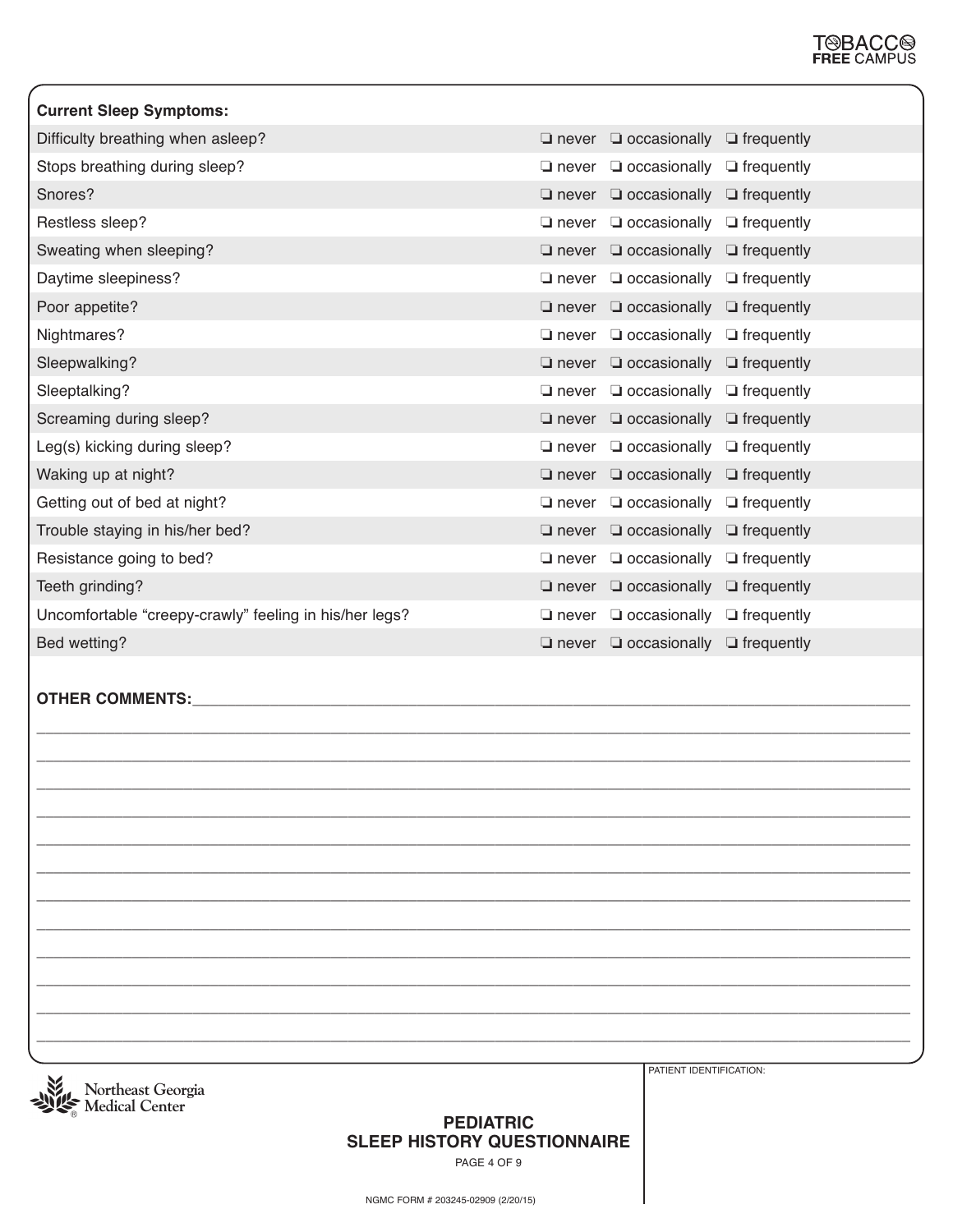

| <b>Medical and Surgical History</b>     | <b>Date</b><br><b>Diagnosed</b> | <b>Physician</b> | <b>Current Treatment</b> |
|-----------------------------------------|---------------------------------|------------------|--------------------------|
| <b>Mental Health</b>                    |                                 |                  |                          |
|                                         |                                 |                  |                          |
|                                         |                                 |                  |                          |
| Eyes, Ears, Nose, Throat, or Mouth      |                                 |                  |                          |
|                                         |                                 |                  |                          |
|                                         |                                 |                  |                          |
| Heart, Circulation, Blood, Hypertension |                                 |                  |                          |
|                                         |                                 |                  |                          |
| Lungs, Breathing                        |                                 |                  |                          |
|                                         |                                 |                  |                          |
|                                         |                                 |                  |                          |
|                                         |                                 |                  |                          |
| <b>Stomach, Digestive Tract</b>         |                                 |                  |                          |
|                                         |                                 |                  |                          |
|                                         |                                 |                  |                          |
| <b>Head or Nervous System</b>           |                                 |                  |                          |
|                                         |                                 |                  |                          |
|                                         |                                 |                  |                          |
| Other (Diabetes, Hormone, ETC.)         |                                 |                  |                          |
|                                         |                                 |                  |                          |
|                                         |                                 |                  |                          |
|                                         |                                 |                  |                          |
|                                         |                                 |                  |                          |
|                                         |                                 |                  |                          |



PATIENT IDENTIFICATION:

#### **PEDIATRIC SLEEP HISTORY QUESTIONNAIRE**

PAGE 5 OF 9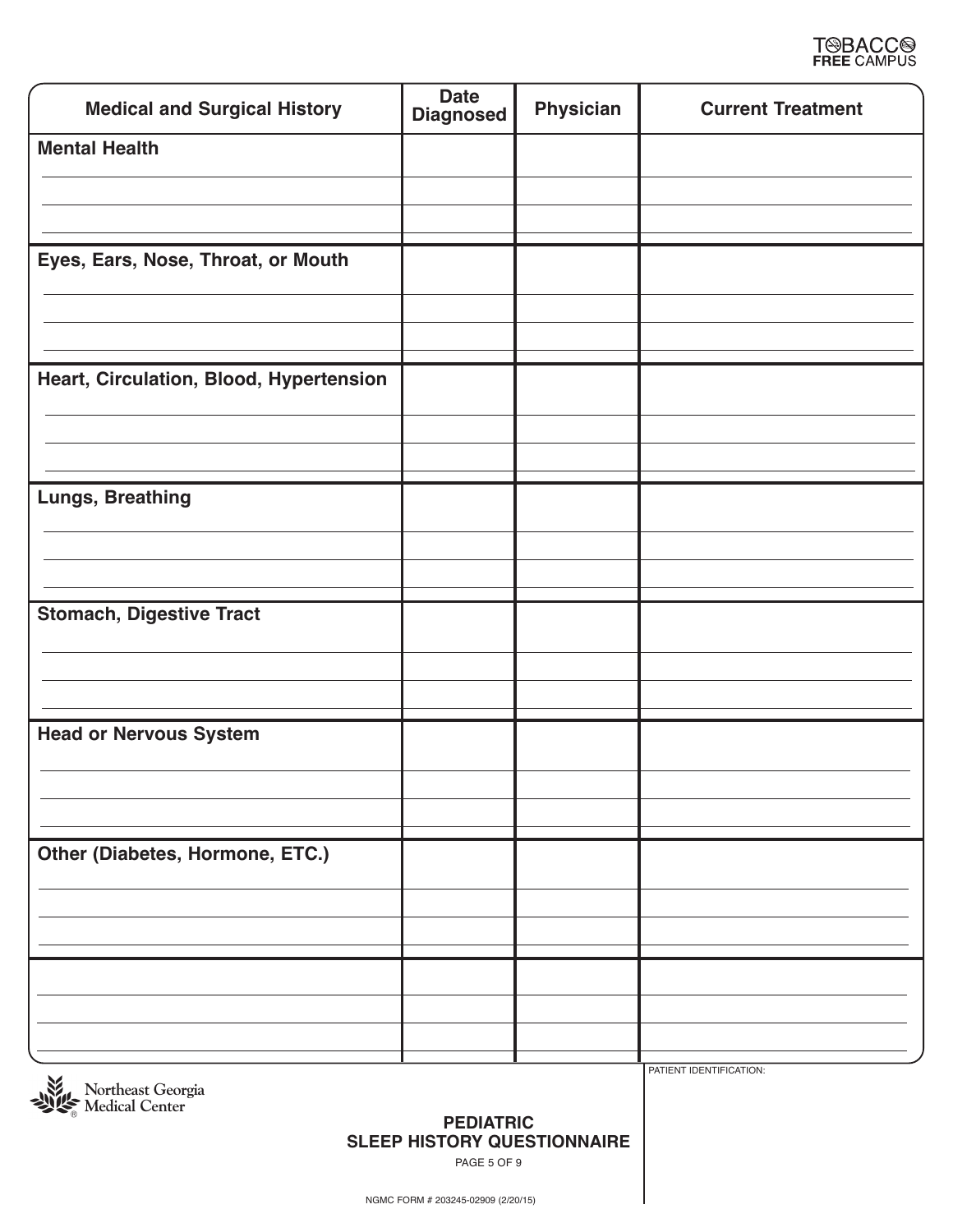

| <b>NAME OF MEDICATION</b>                                                  | <b>DOSAGE</b> |              | <b>HOW OFTEN</b>              | <b>REASON</b> |
|----------------------------------------------------------------------------|---------------|--------------|-------------------------------|---------------|
|                                                                            |               |              |                               |               |
|                                                                            |               |              |                               |               |
|                                                                            |               |              |                               |               |
|                                                                            |               |              |                               |               |
|                                                                            |               |              |                               |               |
|                                                                            |               |              |                               |               |
|                                                                            |               |              |                               |               |
|                                                                            |               |              |                               |               |
|                                                                            |               |              |                               |               |
|                                                                            |               |              |                               |               |
|                                                                            |               |              |                               |               |
|                                                                            |               |              |                               |               |
| <b>Sleep Habits:</b>                                                       |               |              |                               |               |
| What time does the child usually go to bed?                                |               |              | week days __________ weekends |               |
| What time does the child usually wake up?                                  |               |              | week days __________ weekends |               |
| How long does it take the child to fall asleep?                            |               |              |                               |               |
|                                                                            |               |              |                               |               |
| How many times does the child typically wake up at night?                  |               |              |                               |               |
| On average, how long does the child stay awake, once awakened?             |               |              |                               |               |
| <b>General Sleep Information:</b>                                          |               |              |                               |               |
| How many of the following does the child consume in a day:                 |               |              |                               |               |
| Coffee<br>_________________ Tea _______________<br><b>Caffeinated Soda</b> |               |              |                               |               |
| Do you, or anyone else in the house use tobacco?                           | $\Box$ Yes    | $\square$ No | How long?                     |               |
| Is there a regular bedtime routine for all residents in your home?         | $\Box$ Yes    | $\Box$ No    |                               |               |
| Does the child have his/her own bedroom?                                   | $\Box$ Yes    | $\Box$ No    |                               |               |
| Is there a parent present when the child falls asleep?                     | $\Box$ Yes    | $\Box$ No    |                               |               |
| Does the child resist going to bed?                                        | $\Box$ Yes    | $\Box$ No    |                               |               |
| Does the child have difficulty falling asleep?                             | $\Box$ Yes    | $\Box$ No    |                               |               |
| Does the child awaken during the night?                                    | $\Box$ Yes    | $\Box$ No    | If yes, how often? _________  |               |
| Is this a problem?                                                         | $\Box$ Yes    | $\Box$ No    |                               |               |
| If awakening at night, does the child have difficulty returning to sleep?  | $\Box$ Yes    | $\Box$ No    |                               |               |
| Is the child difficult to awaken in the morning?                           | $\Box$ Yes    | $\Box$ No    |                               |               |
| Is the child a poor sleeper?                                               | $\Box$ Yes    | $\Box$ No    |                               |               |

**PEDIATRIC SLEEP HISTORY QUESTIONNAIRE**

PAGE 6 OF 9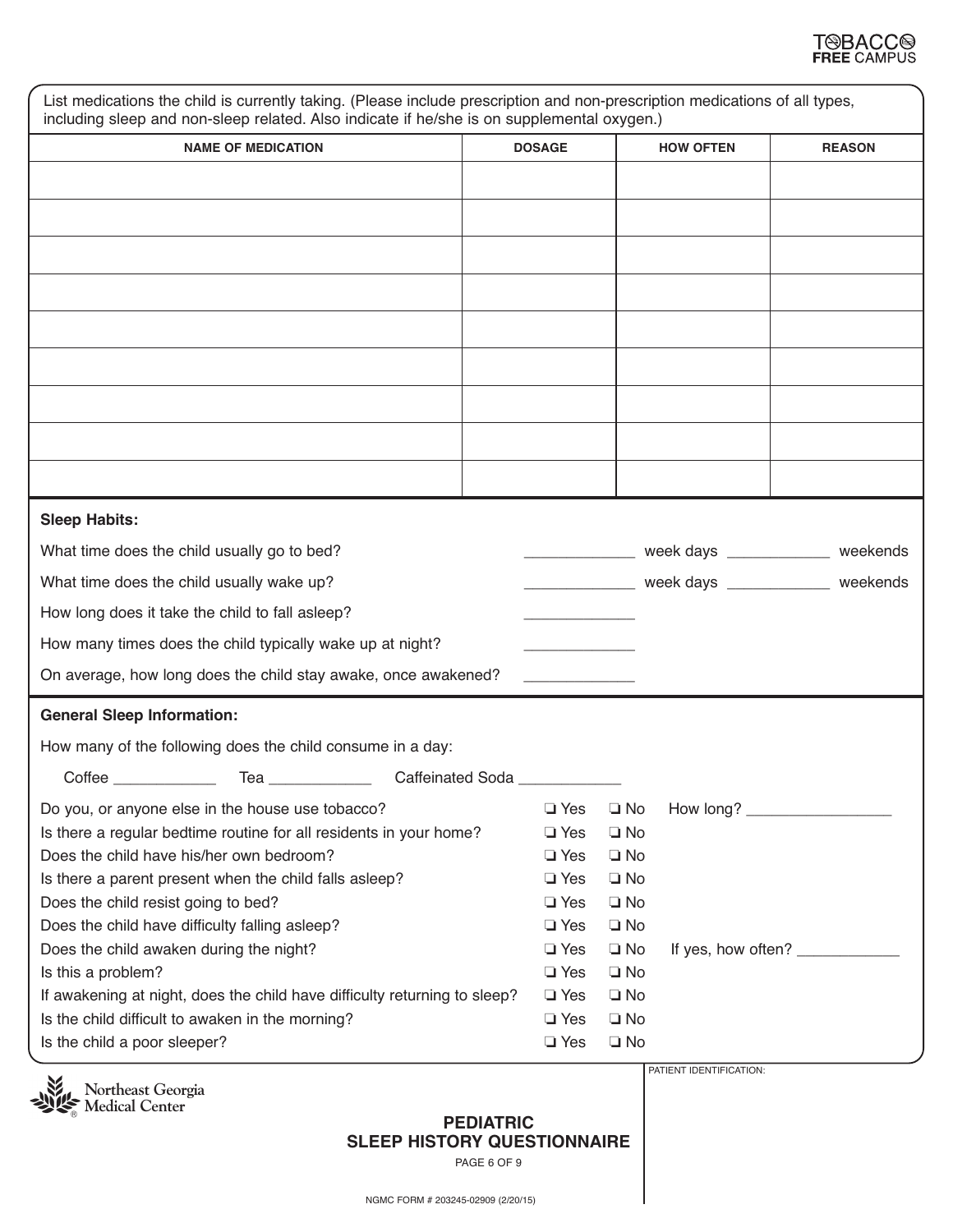## T<sup>@</sup>BACC<sup>@</sup><br>FREE CAMPUS

|                                                                                                                                                                                                                                                                                                                                 |                                                      |                                                                                                                                                                                                                                                                                                                                  |                                 |                                                                 |                                                                                                                                                                                            | Age: $\_\_\_\_\_\_\$                                                                                                    |
|---------------------------------------------------------------------------------------------------------------------------------------------------------------------------------------------------------------------------------------------------------------------------------------------------------------------------------|------------------------------------------------------|----------------------------------------------------------------------------------------------------------------------------------------------------------------------------------------------------------------------------------------------------------------------------------------------------------------------------------|---------------------------------|-----------------------------------------------------------------|--------------------------------------------------------------------------------------------------------------------------------------------------------------------------------------------|-------------------------------------------------------------------------------------------------------------------------|
| <b>SLEEP REVIEW OF SYSTEMS</b>                                                                                                                                                                                                                                                                                                  |                                                      |                                                                                                                                                                                                                                                                                                                                  |                                 |                                                                 | <b>MEDICAL REVIEW OF SYSTEMS</b>                                                                                                                                                           | Please check next to all statements that apply.                                                                         |
| <b>Current Daytime Symptoms:</b><br>Please check best answer on each symptom.                                                                                                                                                                                                                                                   |                                                      |                                                                                                                                                                                                                                                                                                                                  |                                 |                                                                 | <b>Recent Symptoms</b>                                                                                                                                                                     |                                                                                                                         |
| Trouble getting up in the morning?<br>Falls asleep at school?<br>Naps after school?<br>Daytime sleepiness?<br>Feels weak or loses control of his/her muscles with strong emotions?<br>Reports being unable to move when falling asleep or waking?<br>Reports frightening visual images before falling asleep or upon awakening? |                                                      | $\Box$ never $\Box$ occasionally $\Box$ frequently<br>$\Box$ never $\Box$ occasionally $\Box$ frequently<br>$\Box$ never $\Box$ occasionally $\Box$ frequently<br>$\Box$ never $\Box$ occasionally $\Box$ frequently<br>$\Box$ never $\Box$ occasionally $\Box$ frequently<br>$\Box$ never $\Box$ occasionally $\Box$ frequently |                                 | $\Box$ Fatigue<br>Eyes:<br>ENT:                                 | <b>Constitutional:</b><br>□ Fever/chills<br>$\Box$ Depression<br>$\Box$ Blurred vision<br>□ Sinus/Nasal stuffiness<br>$\Box$ Hoarseness<br><b>Difficulty swallowing</b><br>Cardiovascular: | $\Box$ Weight loss<br><b>4</b> Anxiety<br><b>Fanic attacks</b><br>Double vision<br>$\Box$ Nose bleeds<br>Sores in mouth |
|                                                                                                                                                                                                                                                                                                                                 |                                                      | $\Box$ never $\Box$ occasionally $\Box$ frequently                                                                                                                                                                                                                                                                               |                                 |                                                                 | $\Box$ Chest pain                                                                                                                                                                          | $\Box$ Palpitations                                                                                                     |
|                                                                                                                                                                                                                                                                                                                                 |                                                      |                                                                                                                                                                                                                                                                                                                                  |                                 | <b>Respiratory:</b><br>□ Cough                                  | Shortness of breath                                                                                                                                                                        | $\Box$ Wheezing                                                                                                         |
| <b>Obsessive Compulsive Disorder?</b><br>Depression?                                                                                                                                                                                                                                                                            | $\Box$ Yes<br>$\Box$ Yes                             | $\square$ No<br>$\square$ No                                                                                                                                                                                                                                                                                                     |                                 |                                                                 | <b>Gastrointestinal:</b>                                                                                                                                                                   |                                                                                                                         |
| Learning disabilities?                                                                                                                                                                                                                                                                                                          | $\Box$ Yes                                           | $\Box$ No                                                                                                                                                                                                                                                                                                                        |                                 | $\Box$ Heartburn                                                | □ Nausea/vomiting                                                                                                                                                                          | $\Box$ Indigestion                                                                                                      |
| Drug use / abuse?                                                                                                                                                                                                                                                                                                               | $\Box$ Yes                                           | $\square$ No                                                                                                                                                                                                                                                                                                                     |                                 |                                                                 | <b>Genitourinary:</b>                                                                                                                                                                      |                                                                                                                         |
| Behavioral disorder?                                                                                                                                                                                                                                                                                                            | $\Box$ Yes                                           | $\square$ No                                                                                                                                                                                                                                                                                                                     |                                 |                                                                 | $\Box$ Frequent nighttime urination                                                                                                                                                        |                                                                                                                         |
| Placed in psychiatric care?                                                                                                                                                                                                                                                                                                     | $\Box$ Yes                                           | $\Box$ No                                                                                                                                                                                                                                                                                                                        |                                 | $\Box$ Joint pain                                               | Musculoskeletal:                                                                                                                                                                           | $\Box$ Joint swelling                                                                                                   |
| <b>Psychiatric History:</b>                                                                                                                                                                                                                                                                                                     |                                                      |                                                                                                                                                                                                                                                                                                                                  |                                 | Skin:<br>$\Box$ Hair loss                                       | $\Box$ Skin changes                                                                                                                                                                        | $\Box$ Dry skin                                                                                                         |
| Autism?<br>Developmental delay?<br>Hyperactivity / ADHD?<br>Anxiety / Panic attacks?                                                                                                                                                                                                                                            | $\Box$ Yes<br>$\Box$ Yes<br>$\Box$ Yes<br>$\Box$ Yes | $\Box$ No<br>$\Box$ No<br>$\square$ No<br>$\Box$ No                                                                                                                                                                                                                                                                              |                                 | Neurologic:<br>□ Weakness<br>$\Box$ Tremor<br><b>Endocrine:</b> | Heat or cold intolerance                                                                                                                                                                   | $\Box$ Paralysis<br>$\Box$ Memory loss                                                                                  |
|                                                                                                                                                                                                                                                                                                                                 |                                                      |                                                                                                                                                                                                                                                                                                                                  |                                 |                                                                 | Hematologic/Lymphatic:<br>$\Box$ Free bleeding                                                                                                                                             | $\Box$ Blood clots                                                                                                      |
| THE FOLLOWING INFORMATION TO BE COMPLETED BY STAFF ONLY:                                                                                                                                                                                                                                                                        |                                                      |                                                                                                                                                                                                                                                                                                                                  |                                 |                                                                 |                                                                                                                                                                                            |                                                                                                                         |
|                                                                                                                                                                                                                                                                                                                                 |                                                      |                                                                                                                                                                                                                                                                                                                                  |                                 |                                                                 |                                                                                                                                                                                            |                                                                                                                         |
|                                                                                                                                                                                                                                                                                                                                 |                                                      |                                                                                                                                                                                                                                                                                                                                  |                                 |                                                                 | PATIENT IDENTIFICATION:                                                                                                                                                                    |                                                                                                                         |
| Northeast Georgia                                                                                                                                                                                                                                                                                                               |                                                      | <b>SLEEP HISTORY QUESTIONNAIRE</b><br>NGMC FORM # 203245-02909 (2/20/15)                                                                                                                                                                                                                                                         | <b>PEDIATRIC</b><br>PAGE 7 OF 9 |                                                                 |                                                                                                                                                                                            |                                                                                                                         |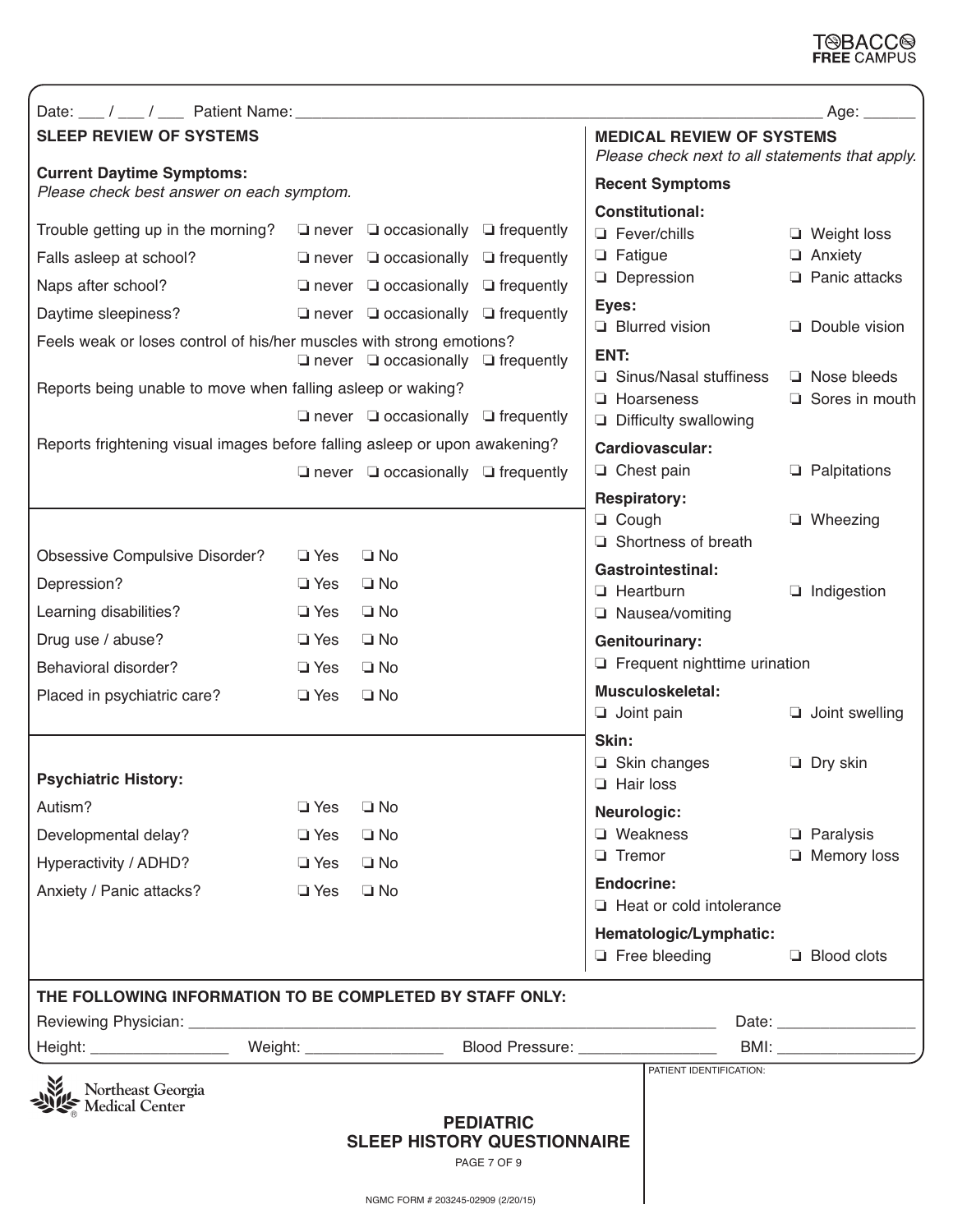# *Are you getting a good night's sleep?*

Studies show that more than 100 million Americans of all ages regularly fail to get a good night's sleep. There are at least 84 identified sleep disorders, all of which can lead to a lowered quality of life and reduced personal health. To find out if your child has a sleep disorder, have him/her answer the following questionnaire:

How likely are you to doze or fall asleep in the following situations, in contrast to just feeling tired? This refers to your usual way of life in recent times. Even if you have not done some of these things recently, try to work out how they would have affected you. Use the following scale to choose the most appropriate number for each situation:

- $0 =$ **Never**
- 1 = **Seldom**
- 2 = **Sometimes**
- 3 = **Often, Frequently**
- 4 = **Very often, Always**

| How often do you fall asleep or get drowsy during class?                 |       |  |
|--------------------------------------------------------------------------|-------|--|
| How often do you get sleepy or drowsy while doing your homework?         |       |  |
| *Are you usually alert during most of the day?                           |       |  |
| How often are you ever tired and grumpy during the day?                  |       |  |
| How often do you have trouble getting out of bed in the morning?         |       |  |
| How often do you fall back to sleep after being awakened in the morning? |       |  |
| How often do you need someone to awaken you in the morning?              |       |  |
| How often do you think that you need more sleep?                         |       |  |
| *Reverse score this item                                                 | TOTAL |  |
|                                                                          |       |  |



**The Sleep Disorders Center of Northeast Georgia Medical Center 770-219-6263 or 1-800-282-0535, ext. 96263**



PATIENT IDENTIFICATION:

**PEDIATRIC SLEEP HISTORY QUESTIONNAIRE** PAGE 8 OF 9